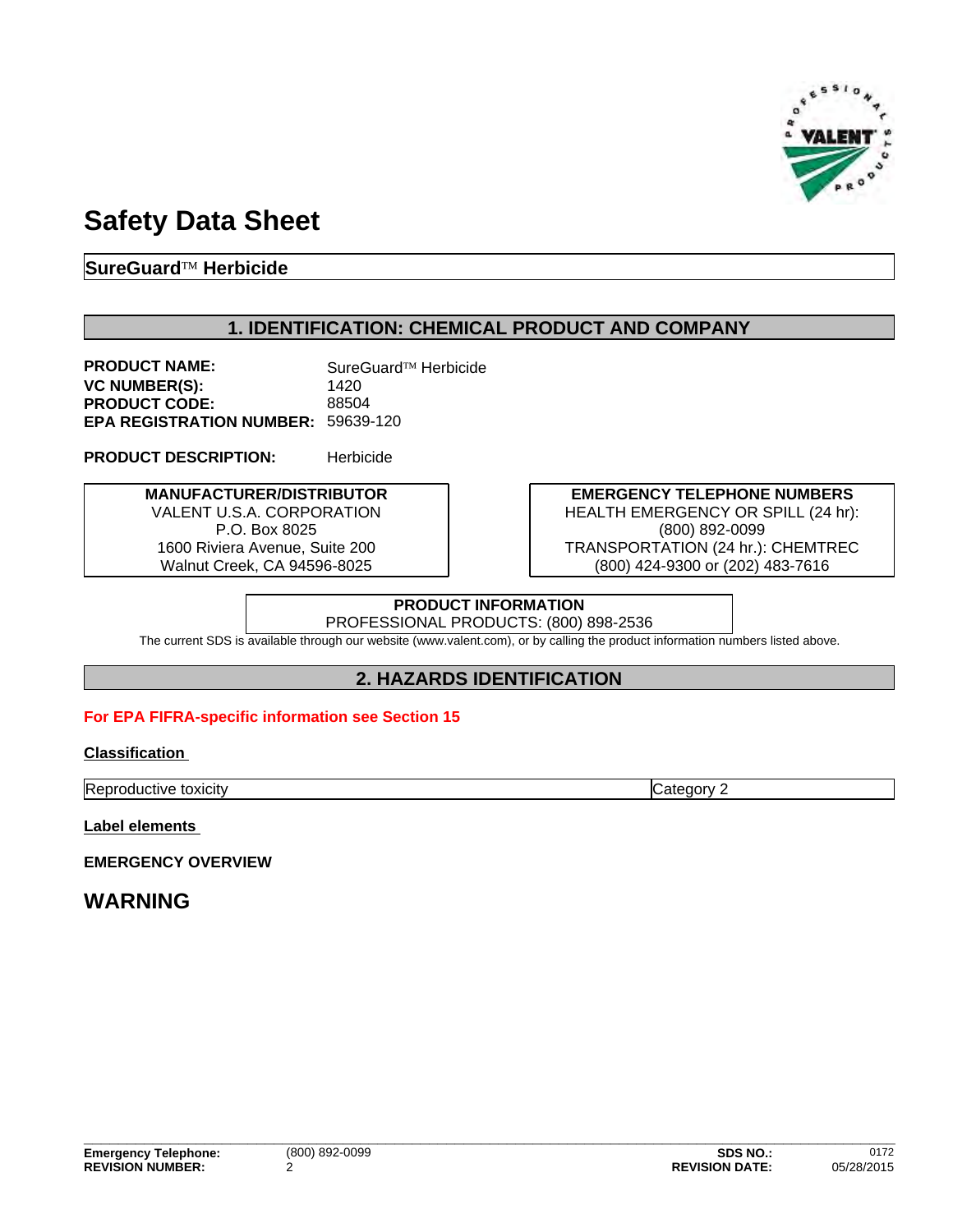

**Hazard statements** Suspected of damaging fertility or the unborn child

#### **Precautionary Statements - Prevention**

Read product label prior to using this product. For specific handling instruction refer to Section 7, Handling and Storage

### **Precautionary Statements - Response**

See Section 4, First Aid Measures

## **Precautionary Statements - Storage**

For information on Storage and Handling see Section 7.

### **Precautionary Statements - Disposal**

For further information on product and container disposal see Section 13.

## **Hazards not otherwise classified (HNOC)**

**Other Information** 

25% of the mixture consists of ingredient(s) of unknown toxicity

For information on Transportation requirements see Section 14.

## **3. COMPOSITION/INFORMATION ON INGREDIENTS**

| <b>Chemical Name</b>  | <b>CAS Number</b> | <b>Weight/ Percent</b> | <b>TRADE SECRET</b> |
|-----------------------|-------------------|------------------------|---------------------|
| <b>Flumioxazin</b>    | 103361-09-7       |                        |                     |
| Kaolin clav           | 1332-58-7         | $12 - 17$              |                     |
| Sodium lauryl sulfate | $151 - 21 - 3$    | l -4                   |                     |
| Others                | Various CAS#s     | $30 - 35$              |                     |

\* The chemical name, CAS number and/or exact percentage have been withheld as a trade secret

Other ingredients, which may be maintained as trade secrets, are any substances other than an active ingredient contained in this product. Some of these may be hazardous, but their identities are withheld because they are considered trade secrets. The hazards associated with the other ingredients are addressed in this document. Specific information on other ingredients for the management of exposures, spills, or safety assessments can be obtained by a treating physician or nurse by calling **(800) 892-0099** at any time.

## **4. FIRST AID MEASURES**

### **EMERGENCY NUMBER (800) 892-0099**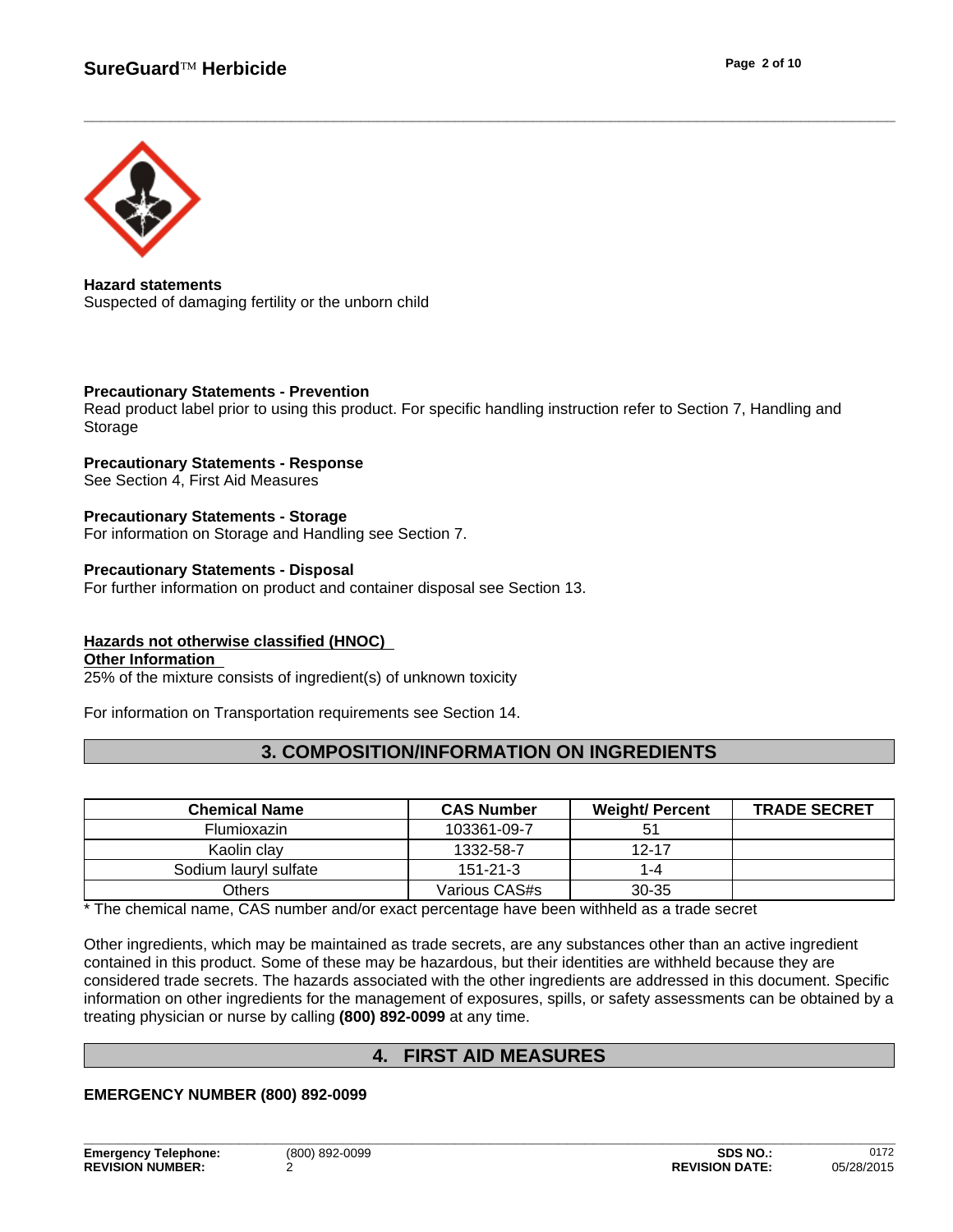Have the product container or label with you when calling a poison control center or doctor, or going for treatment. You may also contact **1-800-892-0099** for emergency medical treatment information.

#### **EYE CONTACT:**

Hold eye open and rinse slowly and gently with water for 15-20 minutes. Remove contact lenses, if present, after the first 5 minutes, then continue rinsing eye. Call a poison control center or doctor for treatment advice.

#### **SKIN CONTACT:**

Take off contaminated clothing. Rinse skin immediately with plenty of water for 15-20 minutes. Call a poison control center or doctor for treatment advice.

#### **INGESTION:**

Call a poison control center or doctor immediately for treatment advice. Have person sip a glass of water if able to swallow. DO NOT induce vomiting unless told to do so by the poison control center or doctor. Do not give anything by mouth to an unconscious person.

#### **INHALATION:**

Move person to fresh air. If person is not breathing, call 911 or an ambulance, then give artificial respiration, preferably by mouth-to-mouth, if possible. Call a poison control center or doctor for further treatment advice.

### **NOTES TO PHYSICIAN:**

None

|                             | <b>FIRE FIGHTING MEASURES</b><br>5.           |  |
|-----------------------------|-----------------------------------------------|--|
| <b>EXTINGUISHING MEDIA:</b> | Water fog, carbon dioxide, foam, dry chemical |  |
| <b>NFPA RATING:</b>         |                                               |  |
| Health:                     |                                               |  |
| Flammability:               |                                               |  |
| Reactivity:                 | 0                                             |  |
| Special:                    | None                                          |  |

(Least-0, Slight-1, Moderate-2, High-3, Extreme-4). These values are obtained using professional judgement. Values were not available in the guidelines or published evaluations prepared by the National Fire Protection Association, NFPA.

**FIRE FIGHTING INSTRUCTIONS:** Will not burn but if involved in a fire toxic fumes may be evolved. Avoid breathing smoke and mists. Avoid personnel and equipment contact with fallout and runoff. Minimize the amount of water used for fire fighting. Do not enter any enclosed area without full protective equipment, including self-contained breathing equipment. Contain and isolate runoff and debris for proper disposal. Decontaminate personal protective equipment and fire fighting equipment before reuse. Read the entire document.

**HAZARDOUS DECOMPOSITION PRODUCTS:** Normal combustion forms carbon dioxide, water vapor and may produce: Nitrogen compounds Fluorine compounds. Incomplete combustion can produce carbon monoxide.

## **6. ACCIDENTAL RELEASE MEASURES**

#### **VALENT EMERGENCY PHONE NUMBER: (800) 892-0099 CHEMTREC EMERGENCY PHONE NUMBER: (800) 424-9300 OBSERVE PRECAUTIONS IN SECTION 8: PERSONAL PROTECTION**

Stop the source of the spill if safe to do so. Contain the spill to prevent further contamination of the soil, surface water, or ground water. For additional spill response information refer to the North American Emergency Response Guidebook.

**Emergency Telephone:** (800) 892-0099 **REVISION NUMBER:**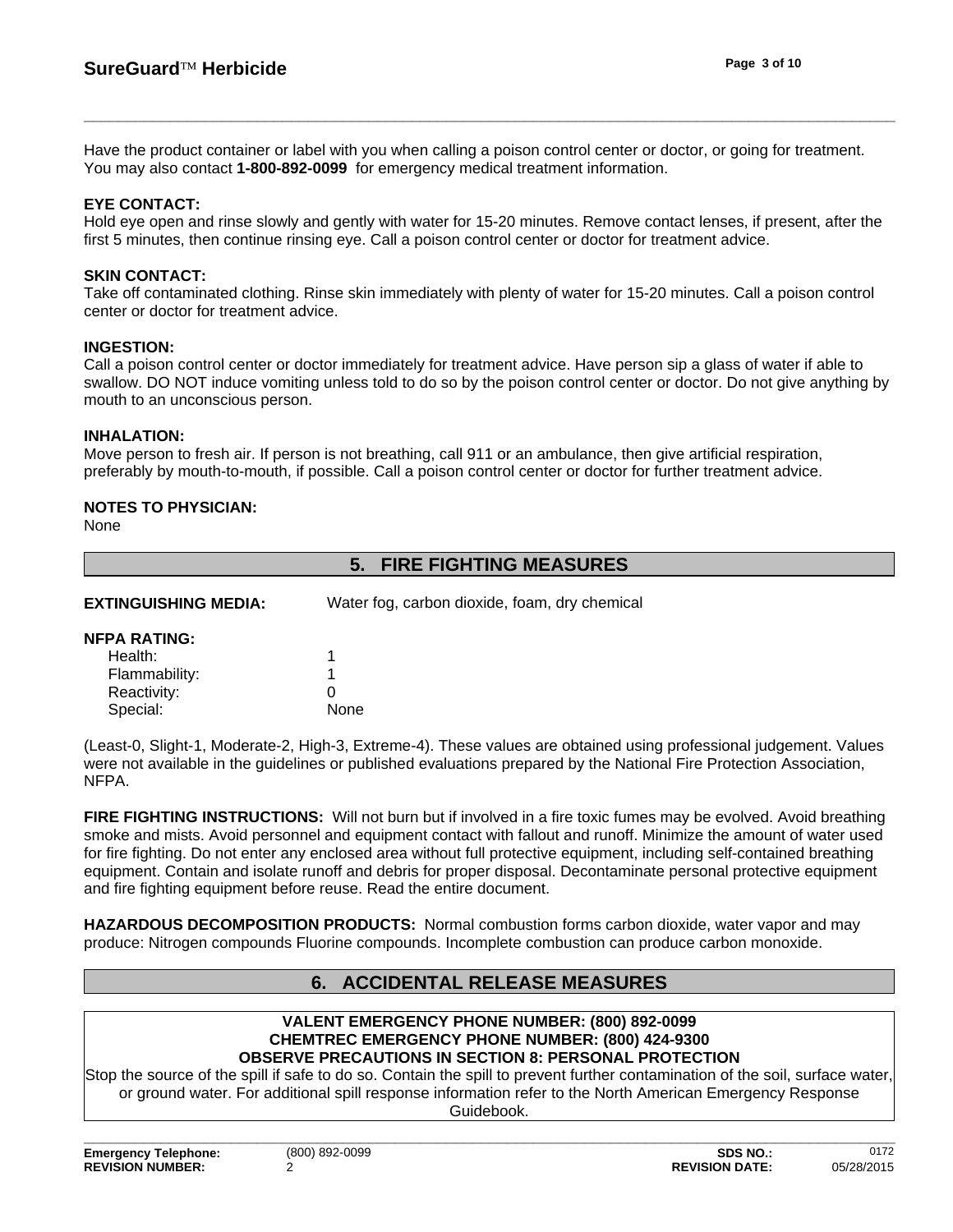#### **UN/NA NUMBER:** Not applicable **EMERGENCY RESPONSE GUIDEBOOK NO.:** Not applicable

#### **FOR SPILLS ON LAND:**

**CONTAINMENT:** Reduce airborne dust. Avoid runoff into storm sewers or other bodies of water.

**CLEANUP:** Clean up spill immediately. Vacuum or sweep up material and place in a chemical waste container. Wash area with soap and water. Pick up wash liquid with additional absorbent and place in a chemical waste container.

### **FOR SPILLS IN WATER:**

**CONTAINMENT:** This material will disperse or dissolve in water. Stop the source of the release. Contain and isolate to prevent further release into soil, surface water and ground water.

**CLEANUP:** Clean up spill immediately. Absorb spill with inert material. Remove contaminated water for treatment or disposal.

## **7. HANDLING AND STORAGE**

#### **END USER MUST READ AND OBSERVE ALL PRECAUTIONS ON PRODUCT LABEL.**

#### **HANDLING:**

Do not contaminate food or feed. Do not put material into food or drink containers. Do not dilute material in food or drink containers. Users should wash hands thoroughly with soap and water before eating, drinking, chewing gum, using tobacco or using the toilet.

#### **STORAGE:**

Keep pesticide in original container only. Store in a cool, dry place, out of direct sunlight. Do not store or transport near food or feed. Not for use or storage in or around the home.

### **8. EXPOSURE CONTROLS/PERSONAL PROTECTION**

### **END USER MUST READ AND OBSERVE ALL PRECAUTIONS ON PRODUCT LABEL.**

#### **INFORMATION FOR END USERS**

**EYES & FACE:** Do not get this material in your eyes. Eye contact can be avoided by wearing protective eyewear.

**RESPIRATORY PROTECTION:** Use this material only in well ventilated areas. If ventilation is not adequate to keep airborne concentrations below recommended exposure standards, approved respiratory protection should be worn.

**SKIN & HAND PROTECTION:** Avoid contact with skin or clothing. Skin contact should be minimized by wearing protective clothing including long pants, long-sleeved shirt and shoes plus socks and chemical-resistant gloves. Remove contaminated clothing. Wash before reuse.

#### **EXPOSURE LIMITS**

| <b>Chemical Name</b>  | <b>ACGIH Exposure Limits</b>                  | <b>OSHA Exposure Limits</b>                | <b>Manufacturer's Exposure</b><br>Limits |
|-----------------------|-----------------------------------------------|--------------------------------------------|------------------------------------------|
| Flumioxazin           | None                                          | None                                       | None                                     |
| Kaolin clay           | 2 mg/m <sup>3</sup> TWA (respirable fraction) | 15 mg/m $3$ TWA<br>5 mg/m <sup>3</sup> TWA | None                                     |
| Sodium lauryl sulfate | None                                          | None                                       | None                                     |
| <b>Others</b>         | None                                          | None                                       | None                                     |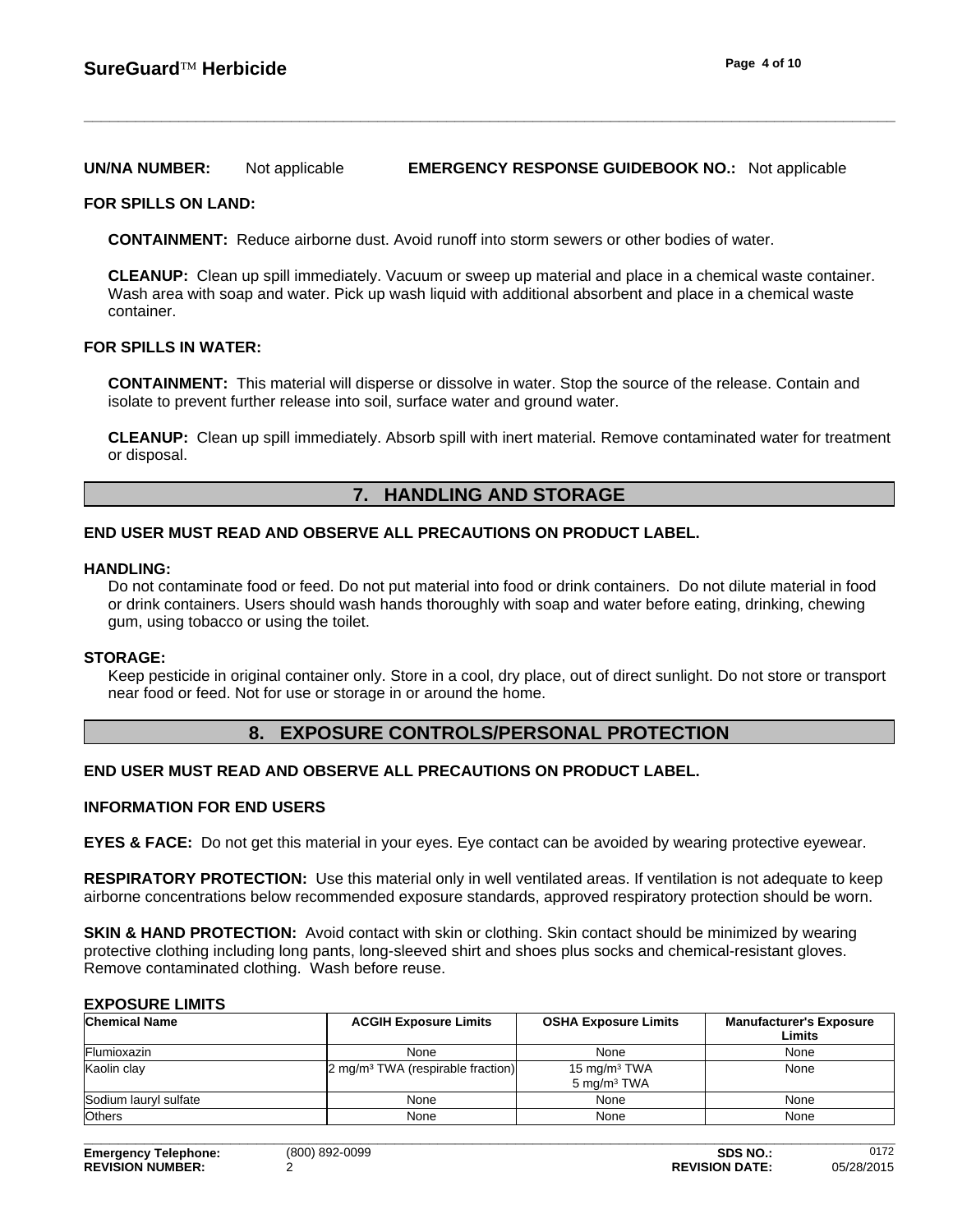| <b>9. PHYSICAL AND CHEMICAL PROPERTIES</b> |  |
|--------------------------------------------|--|
|--------------------------------------------|--|

| <b>Physical state</b><br>Appearance<br>Color             | Solid<br>Granules<br>Light brown | Odor<br><b>Odor threshold</b> | <b>SLIGHT</b><br>No information available |
|----------------------------------------------------------|----------------------------------|-------------------------------|-------------------------------------------|
|                                                          |                                  |                               |                                           |
| <b>PROPERTIES</b>                                        | Values                           |                               | Remarks • Method                          |
| рH                                                       | 5.4                              |                               | @ 25°C (1% suspension)                    |
| <b>Melting point/freezing point</b>                      | No information available         |                               |                                           |
| <b>Boiling point/boiling range</b><br><b>Flash point</b> | No information available         |                               |                                           |
| <b>Evaporation rate</b>                                  | No information available         |                               |                                           |
| <b>Flammability (solid, gas)</b>                         | No information available         |                               |                                           |
| <b>Flammability Limits in Air</b>                        |                                  |                               |                                           |
| <b>Upper flammability limits</b>                         | No information available         |                               |                                           |
| Lower flammability limit                                 | No information available         |                               |                                           |
| Vapor pressure                                           | No information available         |                               |                                           |
| <b>Vapor density</b>                                     | No information available         |                               |                                           |
| <b>Specific Gravity</b>                                  | No information available         |                               |                                           |
| <b>Water solubility</b>                                  | Dispersible in water             |                               |                                           |
| Solubility in other solvents                             | No information available         |                               |                                           |
| <b>Partition coefficient</b>                             | No information available         |                               |                                           |
| <b>Autoignition temperature</b>                          | No information available         |                               |                                           |
| <b>Decomposition temperature</b>                         | No information available         |                               |                                           |
| <b>Viscosity</b>                                         | Not Applicable                   |                               |                                           |
| <b>Explosive properties</b>                              | No information available         |                               |                                           |
| <b>Oxidizing properties</b>                              | No information available         |                               |                                           |
| <b>Density</b>                                           | No information available         |                               |                                           |
| <b>Bulk density</b>                                      | 30.8 lb.ft. $3$                  |                               |                                           |
|                                                          |                                  |                               |                                           |

## **10. STABILITY AND REACTIVITY**

## **Reactivity**

No data available

**Chemical stability** Stable under recommended storage conditions.

#### **Possibility of Hazardous Reactions**

None under normal processing.

#### **Conditions to avoid** Extremes of temperature and direct sunlight.

#### **Incompatible materials**

May react with strong oxidizing agents, such as chlorates, nitrates, peroxides, etc.

#### **Hazardous Decomposition Products**

None known based on information supplied.

## **11. TOXICOLOGICAL INFORMATION**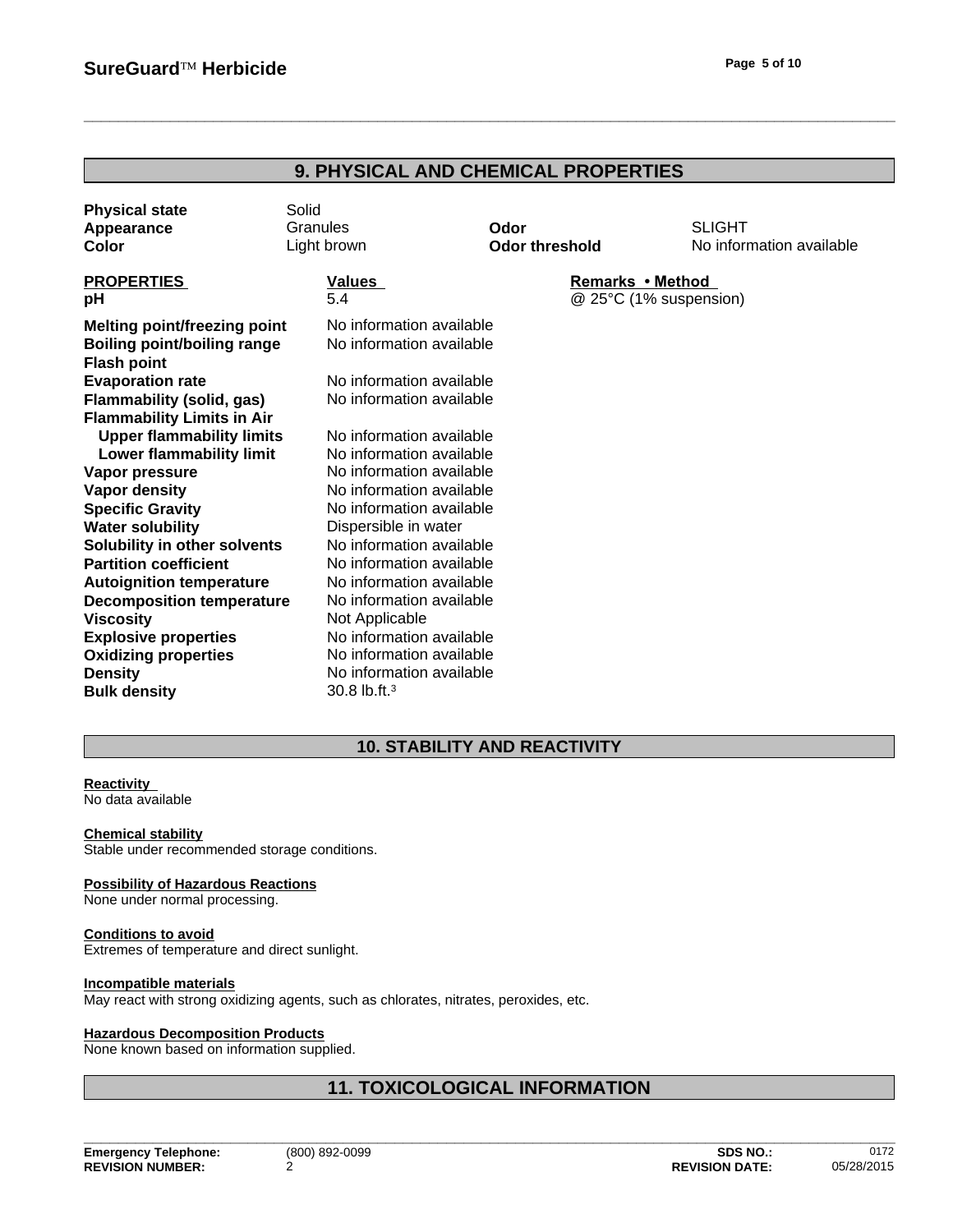## **ACUTE TOXICITY:**

The following information is for the technical material or a similar formulation.

| Oral Toxicity LD <sub>50</sub> (rats)      | > 5,000 mg/kg                                  | <b>EPA Tox Category</b> | IV.            |
|--------------------------------------------|------------------------------------------------|-------------------------|----------------|
| Dermal Toxicity LD <sub>50</sub> (rabbits) | > 2,000 mg/kg                                  | <b>EPA Tox Category</b> | Ш              |
| Inhalation Toxicity LC 50 (rats)           | $> 0.969$ mg/L                                 | <b>EPA Tox Category</b> | Ш              |
| Eye Irritation                             | Brief and/or minor irritation EPA Tox Category |                         | Ш              |
| Skin Irritation                            | Brief and/or minor irritation                  | <b>EPA Tox Category</b> | IV             |
| <b>Skin Sensitization</b>                  | Probable non-sensitizer                        | <b>EPA Tox Category</b> | Not applicable |

## **CARCINOGEN CLASSIFICATION**

| <b>Chemical Name</b>  | <b>IARC</b> | <b>OSHA - Select Carcinogens</b> | <b>NTP Carcinogen List</b> |
|-----------------------|-------------|----------------------------------|----------------------------|
| Flumioxazin           | Not listed  | Not listed                       | Not listed                 |
| Kaolin clay           | Not listed  | Not listed                       | Not listed                 |
| Sodium lauryl sulfate | Not listed  | Not listed                       | Not listed                 |
| <b>Others</b>         | Not listed  | Not listed                       | Not listed                 |

### **TOXICITY OF FLUMIOXAZIN TECHNICAL:**

**SUBCHRONIC:** Compound related effects of Flumioxazin Technical noted in rats following subchronic exposures at high dose levels were hematotoxicity including anemia, and increases in liver, spleen, heart, kidney and thyroid weights. In dogs, the effects produced at high dose levels included a slight prolongation in activated partial thromboplastin time, increased cholesterol and phospholipid, elevated alkaline phosphatase, increased liver weights and histological changes in the liver. The lowest no-observable-effect-level (NOEL) in subchronic studies was 30 ppm in the three-month toxicity study in rats.

**CHRONIC/CARCINOGENICITY:** In a one year dog feeding study, Flumioxazin Technical produced treatment-related changes in blood chemistry and increased liver weights at 100 and 1000 mg/kg/day. Minimal treatment-related histological changes were noted in the livers of animals in the 1000 mg/kg/day group. Based on these data the NOEL is 10 mg/kg/day. Dietary administration of Flumioxazin Technical for 18 months produced liver changes in mice of the 3000 and 7000 ppm groups. There was no evidence of any treatment-related oncogenic effect. The NOEL for this study is 300 ppm. Dietary administration of Flumioxazin Technical for 24 months produced anemia and chronic nephropathy in rats of the 500 and 1000 ppm groups. The anemia lasted throughout the treatment period, however, it was not progressive nor aplastic in nature. No evidence of an oncogenic effect was observed. The NOEL for this study is 50 ppm.

**DEVELOPMENTAL TOXICITY:** Flumioxazin Technical produces developmental toxicity in rats in the absence of maternal toxicity at doses of 30 mg/kg/day by the oral route and 300 mg/kg/day by the dermal route. The developmental effects noted consisted primarily of decreased number of live fetuses and fetal weights, cardiovascular abnormalities, wavy ribs and decreased number of ossified sacrococcygeal vertebral bodies. The developmental NOEL in the rat oral and dermal developmental toxicity studies were 10 and 100 mg/kg/day, respectively. The response in rabbits was very different from that in rats. No developmental toxicity was noted in rabbits at doses up to 3000 mg/kg/day, a dose well above the maternal NOEL of 1000 mg/kg/day.

Mechanistic studies indicate that the effects seen in the rat are highly unlikely to occur in the human and that flumioxazin would not be a developmental toxicant in the human.

**REPRODUCTION:** Reproductive toxicity was observed in F1 males, P1 females and F1 females at 300 ppm Flumioxazin Technical, the highest dose tested and a dose that also produced signs of systemic toxicity. Toxicity was also observed in the F1 and F2 offspring at doses of 200 ppm and greater.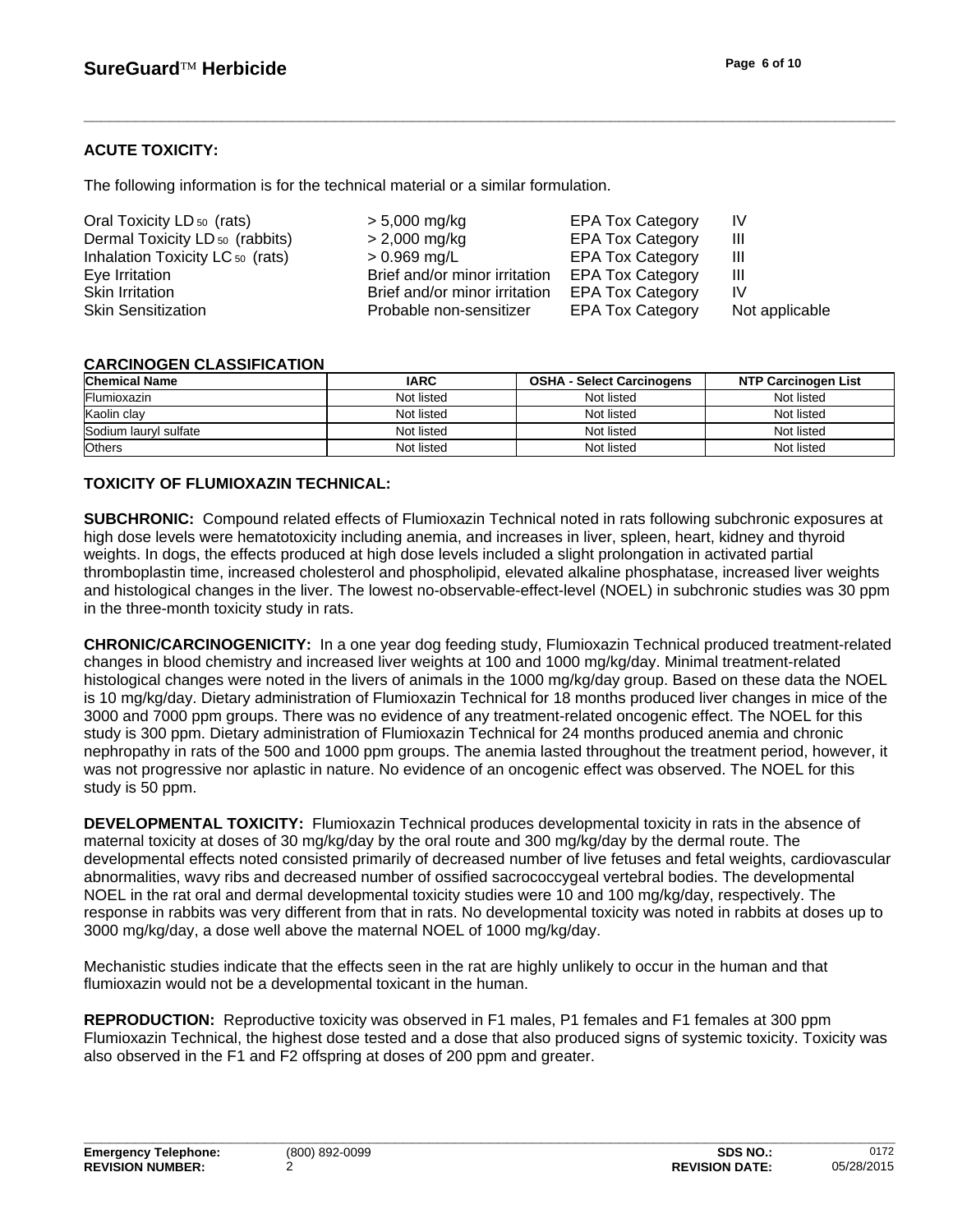**MUTAGENICITY:** Flumioxazin Technical was not mutagenic in most *in vitro* assays: gene mutation and a chromosome aberration assay in the absence of metabolic activation. In three *in vivo* assays, chromosome aberration, unscheduled DNA synthesis and micronucleus assay, Flumioxazin Technical was not mutagenic. The only positive response was observed in the *in vitro* chromosome aberration assay in the presence of metabolic activation. Overall, Flumioxazin Technical does not present a genetic hazard.

For a summary of the potential for adverse health effects from exposure to this product, refer to Section 2. For information regarding regulations pertaining to this product, refer to Section 15.

|                                                      | <b>12. ECOLOGICAL INFORMATION</b>                                                                                                                                                                                                                                                                                                                                                                                                                                                                                |
|------------------------------------------------------|------------------------------------------------------------------------------------------------------------------------------------------------------------------------------------------------------------------------------------------------------------------------------------------------------------------------------------------------------------------------------------------------------------------------------------------------------------------------------------------------------------------|
| <b>AVIAN TOXICITY:</b>                               | Based upon EPA designation, Flumioxazin Technical is practically non-toxic to<br>avian species. The following results were obtained from studies with Flumioxazin<br>Technical:                                                                                                                                                                                                                                                                                                                                  |
|                                                      | Oral LD <sub>50</sub> bobwhite quail: greater than 2250 mg/kg<br>Dietary LC <sub>50</sub> bobwhite quail: greater than 5620 ppm<br>Dietary LC <sub>50</sub> mallard duck: greater than 5620 ppm.                                                                                                                                                                                                                                                                                                                 |
|                                                      | Flumioxazin Technical in the diet. In mallard ducks, a slight, but not statistically<br>significant reduction in hatchlings and 14-day old survivors was observed. Based<br>on a possible, slight effect on egg production at 500 ppm, the NOEL for this study<br>was 250 ppm.                                                                                                                                                                                                                                   |
|                                                      | AQUATIC ORGANISM TOXICITY: Based upon EPA designation, Flumioxazin Technical is slightly to moderately toxic<br>to freshwater fish; moderately toxic to freshwater invertebrates; moderately toxic to<br>estuarine/marine fish and moderately to highly toxic to estuarine/marine<br>invertebrates, based on the following tests:                                                                                                                                                                                |
|                                                      | 96-hour LC 50 rainbow trout: 2.3 mg/L<br>96-hour LC 50 bluegill sunfish: greater than 21 mg/L<br>48-hour LC 50 Daphnia magna: greater than 5.5 mg/L<br>96-hour LC 50 sheepshead minnow: greater than 4.7 mg/L<br>96-hour (shell deposition) EC 50 eastern oyster: 2.8 mg/L<br>96-hour LC 50 mysid shrimp: 0.23 mg/L<br>Fish early life-stage (rainbow trout): NOEC >7.7 µg/L, <16 µg/L<br>Chronic toxicity (mysid shrimp): NOEC >15 µg/L, <27 µg/L<br>Chronic toxicity (Daphnia magna): NOEC >52 µg/L, <99 µg/L. |
| <b>OTHER NON-TARGET</b><br><b>ORGANISM TOXICITY:</b> | Flumioxazin Technical is practically non-toxic to bees. The acute contact LC50 in<br>bees was greater than 105 µg/bee.                                                                                                                                                                                                                                                                                                                                                                                           |

## **13. DISPOSAL CONSIDERATIONS**

### **END USERS MUST DISPOSE OF ANY UNUSED PRODUCT AS PER THE LABEL RECOMMENDATIONS.**

**PRODUCT DISPOSAL:** Wastes resulting from the use of this product may be disposed of on site or at an approved waste disposal facility.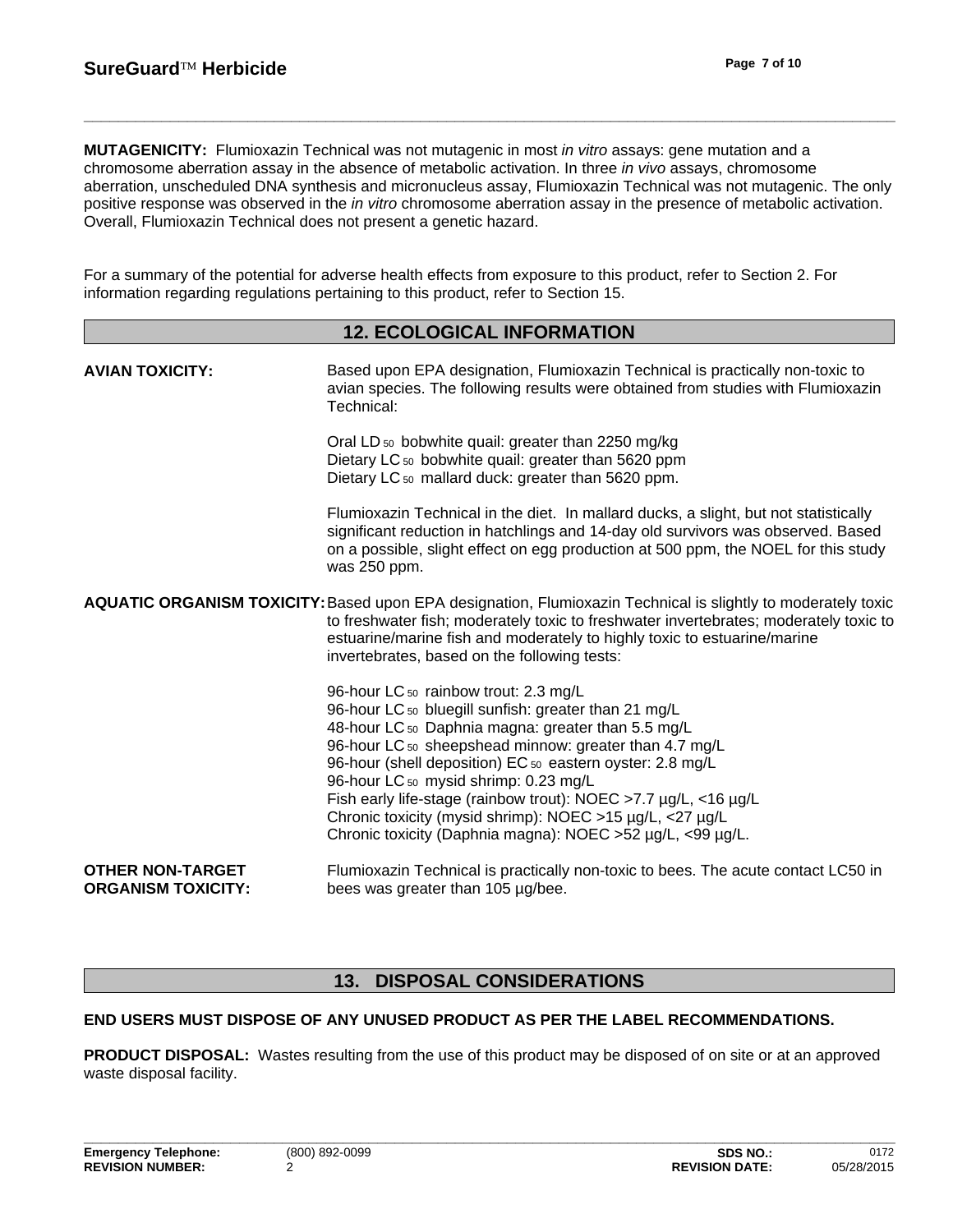**CONTAINER DISPOSAL:** Triple rinse container (or equivalent) promptly after emptying. Then offer for recycling or reconditioning or puncture and dispose of in a sanitary landfill, or by other procedures approved by state and local authorities.

**DISPOSAL METHODS:** Check government regulations and local authorities for approved disposal of this material. Dispose of in accordance with applicable laws and regulations.

## **14. TRANSPORTATION INFORMATION**

| <b>EMERGENCY RESPONSE</b><br><b>GUIDEBOOK NO.:</b> | DOT (ground) SHIPPING NAME: Not regulated for domestic ground transport by US DOT or Canada TDG.<br>Not Applicable                                  |
|----------------------------------------------------|-----------------------------------------------------------------------------------------------------------------------------------------------------|
| <b>ICAO/IATA SHIPPING NAME:</b>                    | UN 3077 Environmentally Hazardous Substance, Solid, N.O.S. (Flumioxazin), 9,<br>III, Marine Pollutant                                               |
| <b>REMARKS:</b>                                    | Single or inner packaging less than 5 L (liquid) or 5 Kg net (solids) excepted from<br>Dangerous Goods regulations -- see UN Special Provision 375. |
| <b>IMDG SHIPPING NAME:</b>                         | UN 3077, Environmentally Hazardous Substance, Solid, N.O.S. (flumioxazin),<br>Marine pollutant                                                      |
| <b>EMS NO.:</b>                                    | F-A. S-F                                                                                                                                            |

## **15. REGULATORY INFORMATION**

## **EPA-FIFRA LABEL INFORMATION THAT DIFFERS FROM OSHA-GHS REQUIREMENTS:**

This material is a pesticide product registered by the EPA under FIFRA and is subject to certain labeling requirements under federal pesticide law. These requirements may differ from the classification criteria and hazard information required by OSHA GHS for safety data sheets, and for workplace labels of non-pesticide chemicals. The following is the hazard information as required on the FIFRA pesticide label:

## **EPA FIFRA SIGNAL WORD: CAUTION**

- *Harmful if inhaled or absorbed through skin.*
- *Avoid breathing dust or spray mist*
- *Avoid contact with eyes, skin and clothing*
- *Causes moderate eye irritation*
- *Keep out of reach of children.*

**PESTICIDE REGULATIONS:** All pesticides are governed under FIFRA (Federal Insecticide, Fungicide, and Rodenticide Act). Therefore, the regulations presented below are pertinent only when handled outside of the normal use and applications of pesticides. This includes waste streams resulting from manufacturing/formulation facilities, spills or misuse of products, and storage of large quantities of products containing hazardous or extremely hazardous substances.

**U.S. FEDERAL REGULATIONS:** Ingredients in this product are reviewed against an inclusive list of federal regulations. Therefore, the user should consult appropriate authorities. The federal regulations reviewed include: Clean Water Act, SARA, CERCLA, RCRA, DOT, TSCA and OSHA. If no components or information is listed in the space below this paragraph, then none of the regulations reviewed are applicable.

| <b>TSCA Inventory List -</b><br>Present |  |
|-----------------------------------------|--|
| Sodium lauryl sulfate                   |  |
| <b>TSCA Inventory List -</b>            |  |
|                                         |  |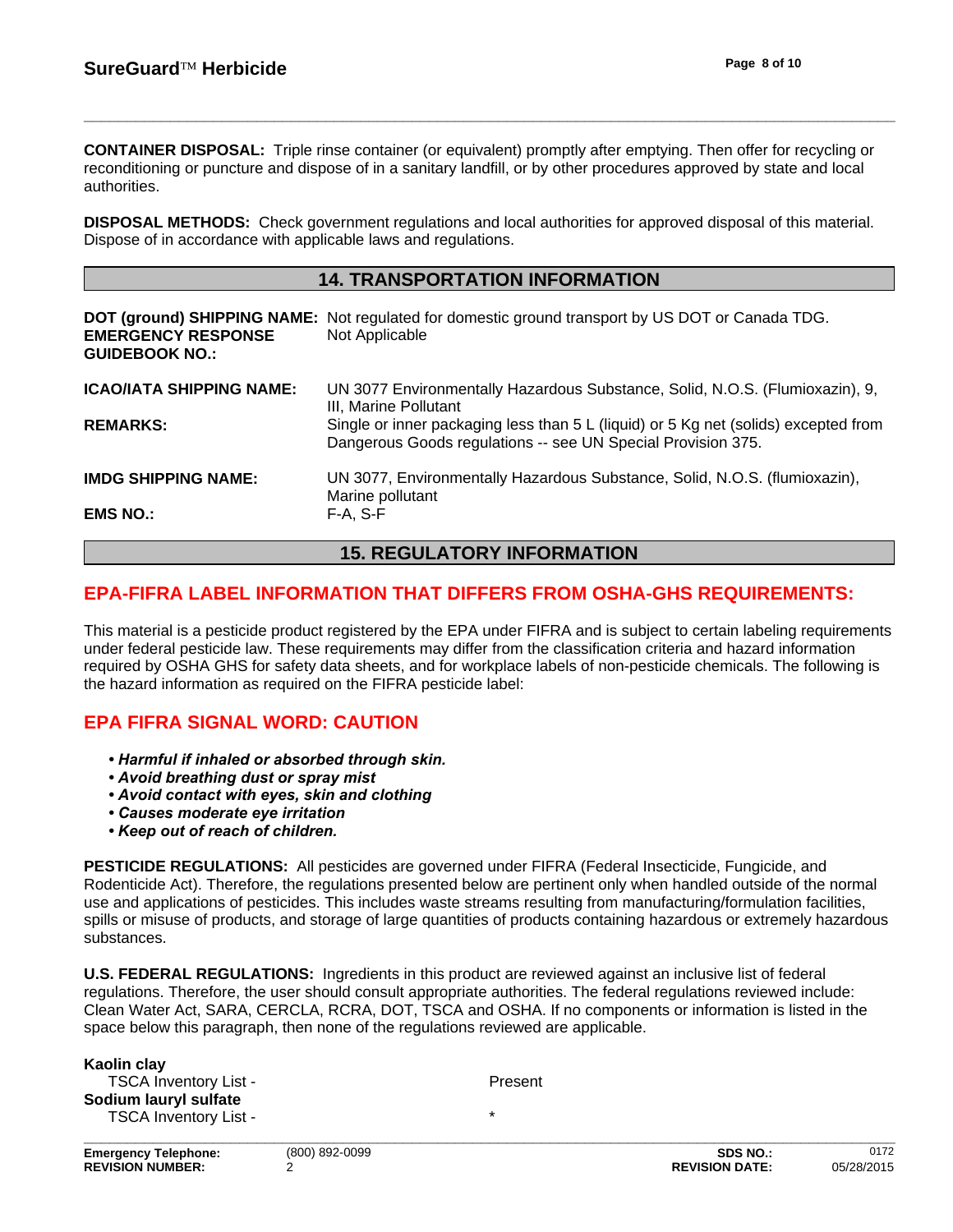#### **SARA (311, 312):** Immediate Health: Yes Chronic Health: Yes Fire: No Sudden Pressure: No Reactivity: No

**STATE REGULATIONS:** Each state may promulgate standards more stringent than the federal government. This section cannot encompass an inclusive list of all state regulations. Therefore, the user should consult state or local authorities. The state regulations reviewed include: California Proposition 65, California Directors List of Hazardous Substances, Massachusetts Right to Know, Michigan Critical Materials List, New Jersey Right to Know, Pennsylvania Right to Know, Rhode Island Right to Know and the Minnesota Hazardous Substance list. For Washington State Right to Know, see Section 8 for Exposure Limit information. For Louisiana Right to Know refer to SARA information listed under U.S. Regulations above. If no components or information is listed in the space below this paragraph, then none of the regulations reviewed are applicable.

### **Kaolin clay**

| MA Right To Know              | Present |
|-------------------------------|---------|
| NJ Right To Know              | 4016    |
| PA Right To Know              | Present |
| <b>RI Right To Know</b>       | Listed  |
| <b>MN Hazardous Substance</b> | Present |

For information regarding potential adverse health effects from exposure to this product, refer to Sections 2 and 11.

## **16. OTHER INFORMATION**

| <b>REASON FOR ISSUE:</b><br><b>SDS NO.:</b> | Corrected Reg number. Deleted synonym.<br>0172            |
|---------------------------------------------|-----------------------------------------------------------|
| <b>EPA REGISTRATION NUMBER:</b>             | 59639-120                                                 |
| <b>REVISION NUMBER:</b>                     |                                                           |
| <b>REVISION DATE:</b>                       | 05/28/2015                                                |
| <b>SUPERCEDES DATE:</b>                     | 05/14/2015                                                |
| <b>RESPONSIBLE PERSON(S):</b>               | Valent U.S.A. Corporation, Corporate EH&S, (925) 256-2803 |
|                                             |                                                           |

The information provided in this Safety Data Sheet (SDS) is provided in good faith and believed to be accurate at the time of preparation of the SDS. However, to the extent consistent with applicable law, Valent U.S.A. Corporation and its subsidiaries or affiliates extend no warranties, make no representations, and assume no responsibility as to the acccuracy, suitability, or completeness of such information. Additionally, to the extent consistent with applicable law, neither Valent U.S.A. Corporation nor any of its subsidiaries or affiliates represents or guarantees that this information or product may be used without infringing the intellectual property rights of others. Except to the extent a particular use and particular information are expressly stated on the product label, it is the users' own responsibility to determine the suitability of this information for their own particular use of this product. If necessary, contact Valent U.S.A. Corporation to confirm that you have the most current product label and SDS.